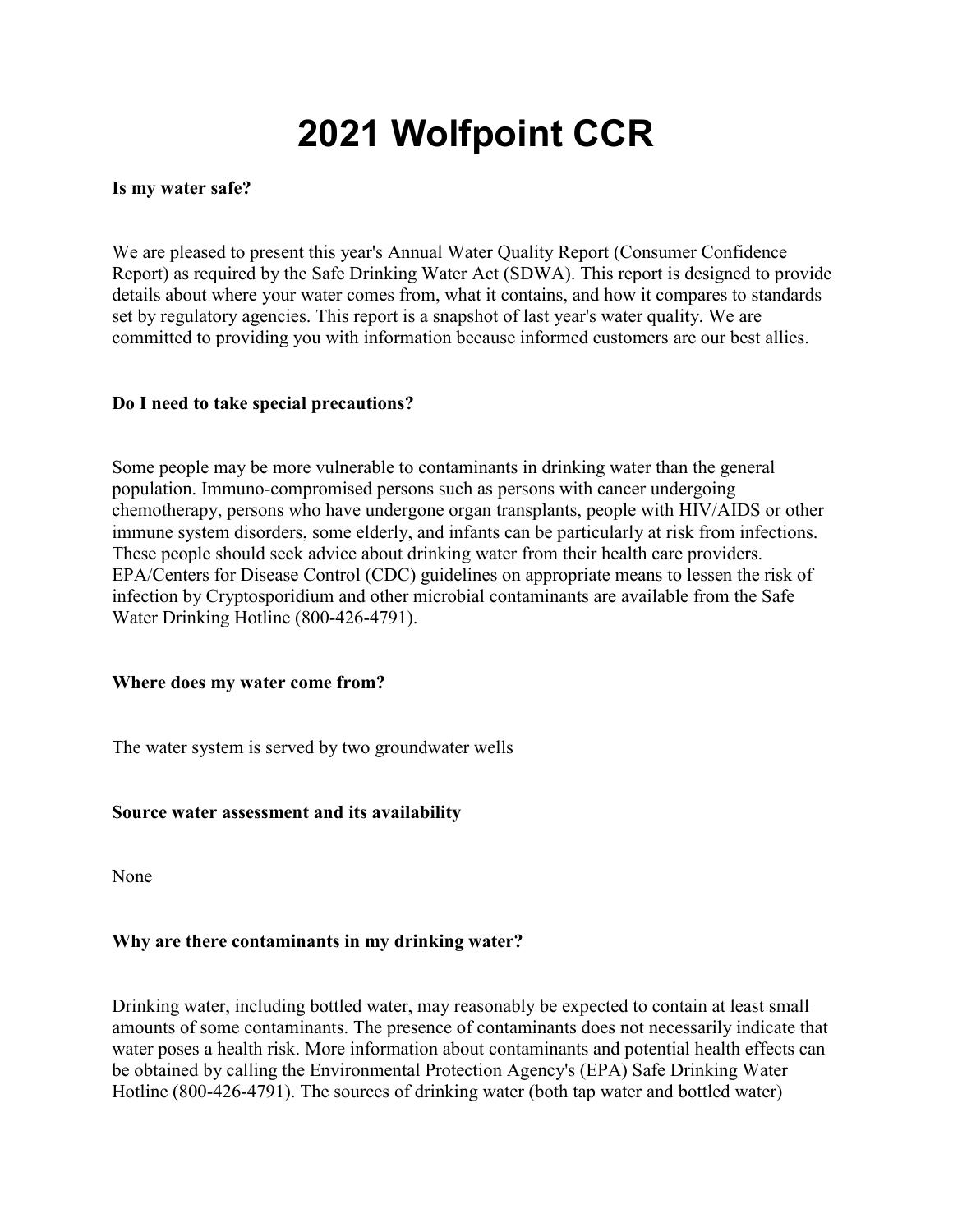include rivers, lakes, streams, ponds, reservoirs, springs, and wells. As water travels over the surface of the land or through the ground, it dissolves naturally occurring minerals and, in some cases, radioactive material, and can pick up substances resulting from the presence of animals or from human activity:

microbial contaminants, such as viruses and bacteria, that may come from sewage treatment plants, septic systems, agricultural livestock operations, and wildlife; inorganic contaminants, such as salts and metals, which can be naturally occurring or result from urban stormwater runoff, industrial, or domestic wastewater discharges, oil and gas production, mining, or farming; pesticides and herbicides, which may come from a variety of sources such as agriculture, urban stormwater runoff, and residential uses; organic Chemical Contaminants, including synthetic and volatile organic chemicals, which are by-products of industrial processes and petroleum production, and can also come from gas stations, urban stormwater runoff, and septic systems; and radioactive contaminants, which can be naturally occurring or be the result of oil and gas production and mining activities. In order to ensure that tap water is safe to drink, EPA prescribes regulations that limit the amount of certain contaminants in water provided by public water systems. Food and Drug Administration (FDA) regulations establish limits for contaminants in bottled water which must provide the same protection for public health.

# **How can I get involved?**

Contact your water system provider

#### **Water Conservation Tips**

Did you know that the average U.S. household uses approximately 400 gallons of water per day or 100 gallons per person per day? Luckily, there are many low-cost and no-cost ways to conserve water. Small changes can make a big difference - try one today and soon it will become second nature.

- Take short showers a 5 minute shower uses 4 to 5 gallons of water compared to up to 50 gallons for a bath.
- Shut off water while brushing your teeth, washing your hair and shaving and save up to 500 gallons a month.
- Use a water-efficient showerhead. They're inexpensive, easy to install, and can save you up to 750 gallons a month.
- Run your clothes washer and dishwasher only when they are full. You can save up to 1,000 gallons a month.
- Water plants only when necessary.
- Fix leaky toilets and faucets. Faucet washers are inexpensive and take only a few minutes to replace. To check your toilet for a leak, place a few drops of food coloring in the tank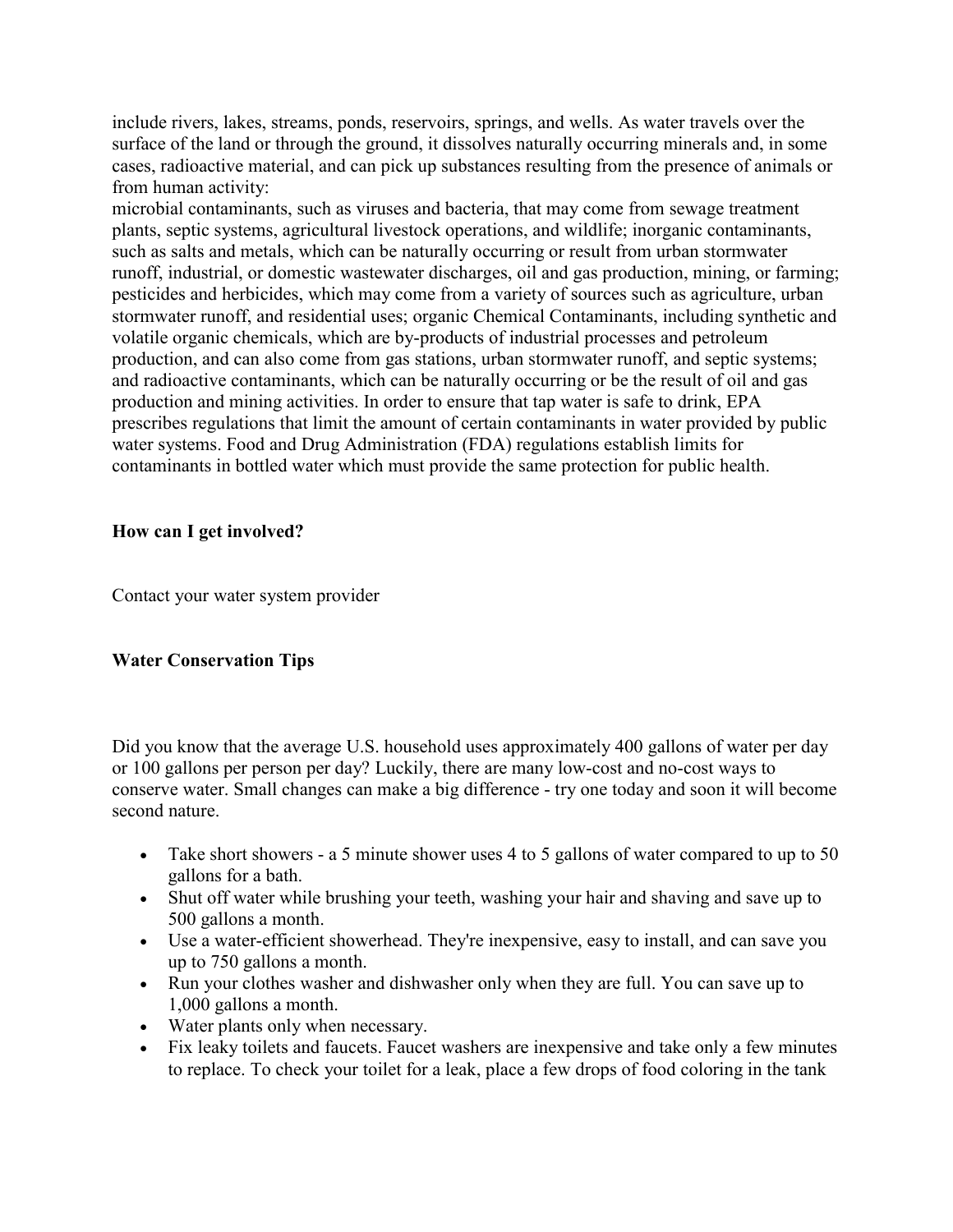and wait. If it seeps into the toilet bowl without flushing, you have a leak. Fixing it or replacing it with a new, more efficient model can save up to 1,000 gallons a month.

- Adjust sprinklers so only your lawn is watered. Apply water only as fast as the soil can absorb it and during the cooler parts of the day to reduce evaporation.
- Teach your kids about water conservation to ensure a future generation that uses water wisely. Make it a family effort to reduce next month's water bill!
- Visit [www.epa.gov/watersense](http://www.epa.gov/watersense) for more information.

#### **Source Water Protection Tips**

Protection of drinking water is everyone's responsibility. You can help protect your community's drinking water source in several ways:

- Eliminate excess use of lawn and garden fertilizers and pesticides they contain hazardous chemicals that can reach your drinking water source.
- Pick up after your pets.
- If you have your own septic system, properly maintain your system to reduce leaching to water sources or consider connecting to a public water system.
- Dispose of chemicals properly; take used motor oil to a recycling center.
- Volunteer in your community. Find a watershed or wellhead protection organization in your community and volunteer to help. If there are no active groups, consider starting one. Use EPA's Adopt Your Watershed to locate groups in your community, or visit the Watershed Information Network's How to Start a Watershed Team.
- Organize a storm drain stenciling project with your local government or water supplier. Stencil a message next to the street drain reminding people "Dump No Waste - Drains to River" or "Protect Your Water." Produce and distribute a flyer for households to remind residents that storm drains dump directly into your local water body.

#### **Monitoring and reporting of compliance data violations**

Lead Consumer Notice to EPA - Action required Provide lead consumer notice for the 2020 results and submit certification to EPA. No lead consumer notice cert

#### **Additional Information for Lead**

If present, elevated levels of lead can cause serious health problems, especially for pregnant women and young children. Lead in drinking water is primarily from materials and components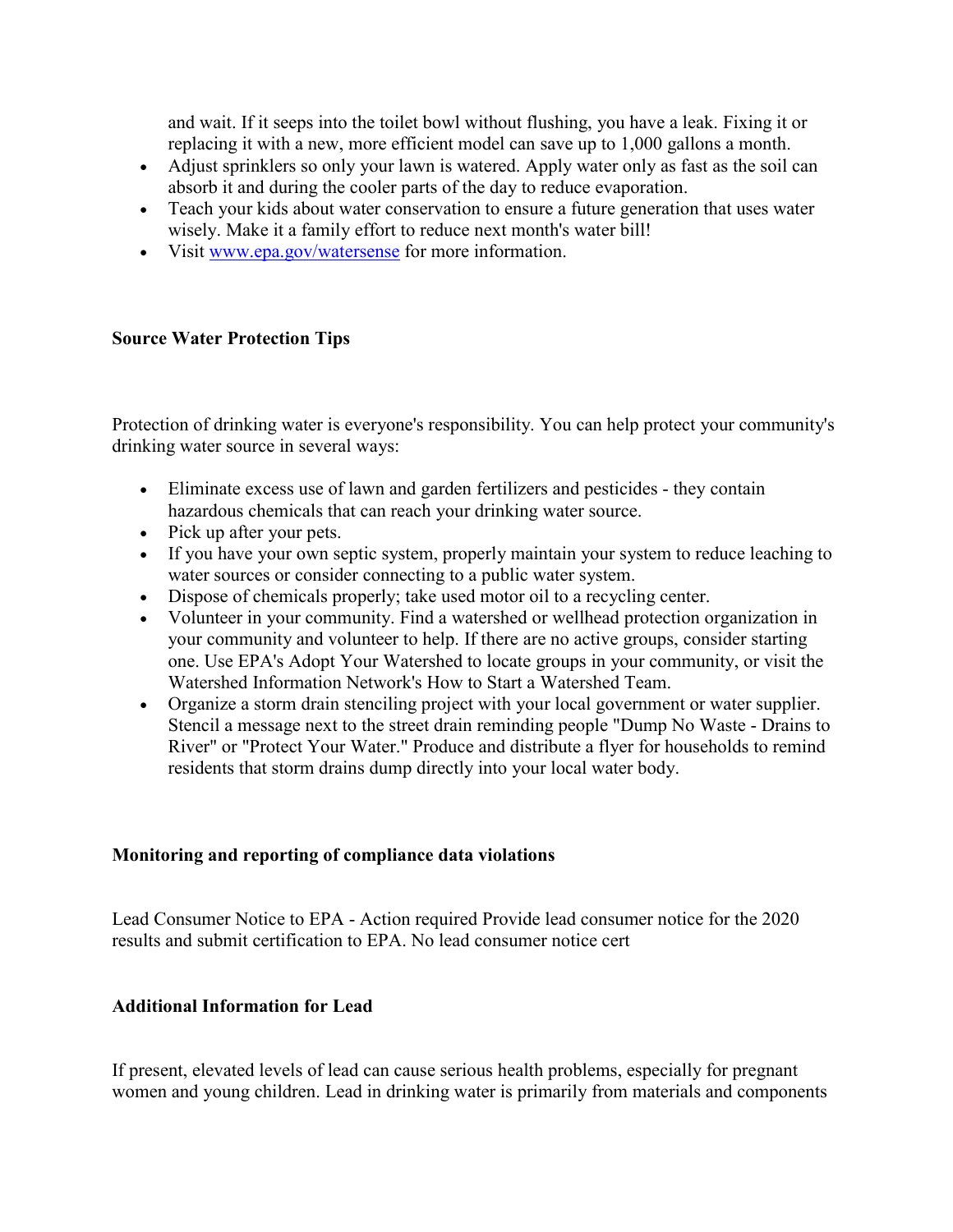associated with service lines and home plumbing. WolfPoint is responsible for providing high quality drinking water, but cannot control the variety of materials used in plumbing components. When your water has been sitting for several hours, you can minimize the potential for lead exposure by flushing your tap for 30 seconds to 2 minutes before using water for drinking or cooking. If you are concerned about lead in your water, you may wish to have your water tested. Information on lead in drinking water, testing methods, and steps you can take to minimize exposure is available from the Safe Drinking Water Hotline or at http://www.epa.gov/safewater/lead.

# **Water Quality Data Table**

In order to ensure that tap water is safe to drink, EPA prescribes regulations which limit the amount of contaminants in water provided by public water systems. The table below lists all of the drinking water contaminants that we detected during the calendar year of this report. Although many more contaminants were tested, only those substances listed below were found in your water. All sources of drinking water contain some naturally occurring contaminants. At low levels, these substances are generally not harmful in our drinking water. Removing all contaminants would be extremely expensive, and in most cases, would not provide increased protection of public health. A few naturally occurring minerals may actually improve the taste of drinking water and have nutritional value at low levels. Unless otherwise noted, the data presented in this table is from testing done in the calendar year of the report. The EPA or the State requires us to monitor for certain contaminants less than once per year because the concentrations of these contaminants do not vary significantly from year to year, or the system is not considered vulnerable to this type of contamination. As such, some of our data, though representative, may be more than one year old. In this table you will find terms and abbreviations that might not be familiar to you. To help you better understand these terms, we have provided the definitions below the table.

|                                                     |                                                   |                | <b>Detect</b>       | Range     |           |                       |                  |                                                                                                                   |
|-----------------------------------------------------|---------------------------------------------------|----------------|---------------------|-----------|-----------|-----------------------|------------------|-------------------------------------------------------------------------------------------------------------------|
| <b>Contaminants</b>                                 | <b>MCLG</b><br><sub>or</sub><br><b>MRDLG MRDL</b> | MCL,<br>TT, or | In<br>Your<br>Water |           | Low  High | <b>Sample</b><br>Date | <b>Violation</b> | <b>Typical Source</b>                                                                                             |
| <b>Disinfectants &amp; Disinfection By-Products</b> |                                                   |                |                     |           |           |                       |                  |                                                                                                                   |
|                                                     |                                                   |                |                     |           |           |                       |                  | (There is convincing evidence that addition of a disinfectant is necessary for control of microbial contaminants) |
| Haloacetic Acids<br>$(HAA5)$ (ppb)                  | NA.                                               | 60             | 1.82                | <b>NA</b> | <b>NA</b> | 2020                  | N <sub>0</sub>   | By-product of drinking water<br>chlorination                                                                      |
| TTHMs [Total<br>Trihalomethanes]<br>(ppb)           | NA.                                               | 80             | 3.57                | <b>NA</b> | <b>NA</b> | 2020                  | No               | By-product of drinking water<br>disinfection                                                                      |
| <b>Inorganic Contaminants</b>                       |                                                   |                |                     |           |           |                       |                  |                                                                                                                   |
| Nitrate [measured as<br>Nitrogen] (ppm)             | 10                                                | 10             | 1.2                 | <b>NA</b> | <b>NA</b> | 2020                  | N <sub>o</sub>   | Runoff from fertilizer use;<br>Leaching from septic tanks,<br>sewage; Erosion of natural                          |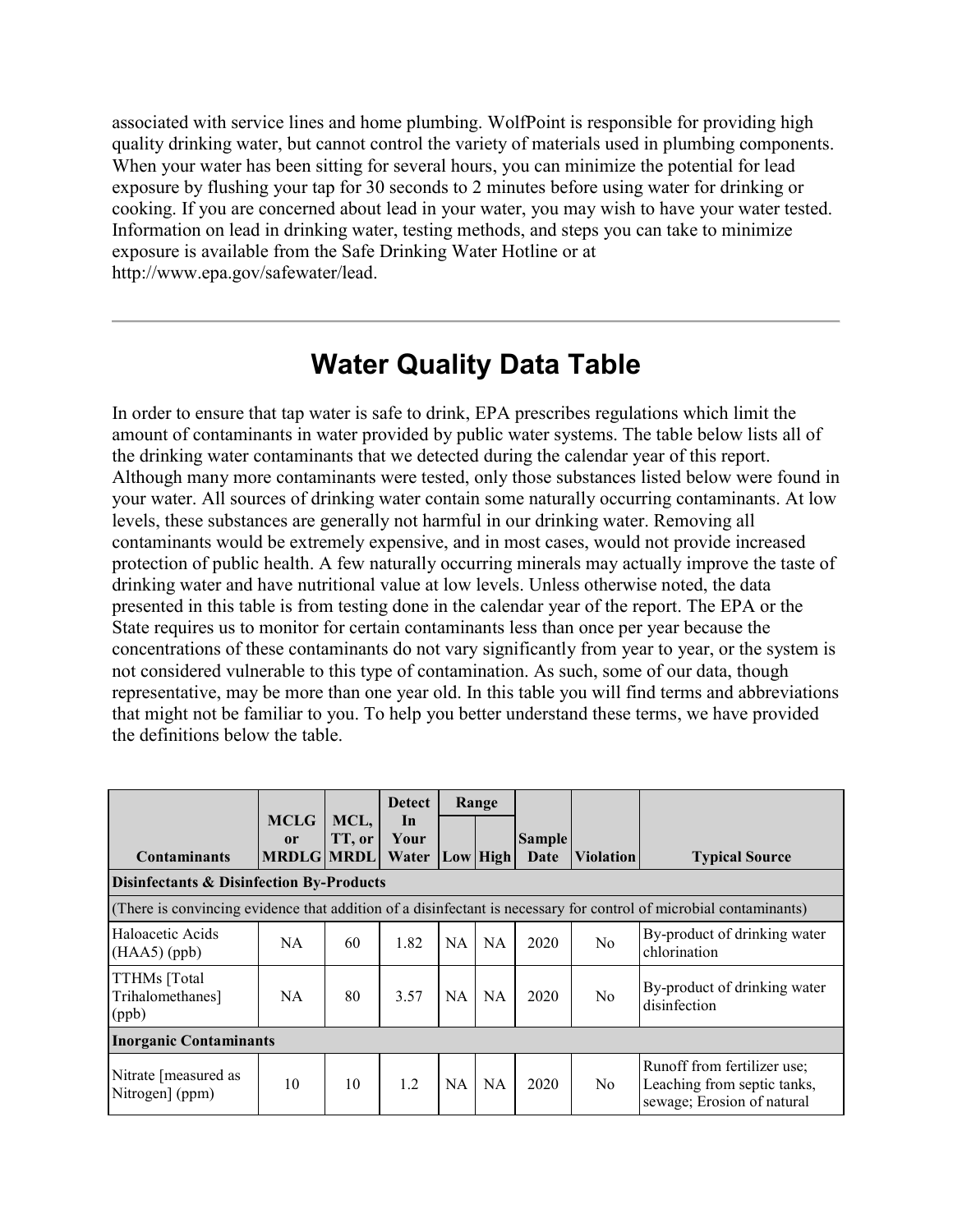|                                                 |                                        |                | <b>Detect</b>         |                       |    | Range           |                       |                      |                                                                                                      |
|-------------------------------------------------|----------------------------------------|----------------|-----------------------|-----------------------|----|-----------------|-----------------------|----------------------|------------------------------------------------------------------------------------------------------|
| <b>Contaminants</b>                             | <b>MCLG</b><br>or<br><b>MRDLG MRDL</b> | MCL,<br>TT, or | In<br>Your<br>Water   |                       |    | Low High        | <b>Sample</b><br>Date | <b>Violation</b>     | <b>Typical Source</b>                                                                                |
|                                                 |                                        |                |                       |                       |    |                 |                       |                      | deposits                                                                                             |
| Nitrite [measured as<br>Nitrogen] (ppm)         | 1                                      | $\mathbf{1}$   | .05                   |                       | NA | <b>NA</b>       | 2020                  | N <sub>o</sub>       | Runoff from fertilizer use;<br>Leaching from septic tanks,<br>sewage; Erosion of natural<br>deposits |
| <b>Contaminants</b>                             |                                        |                | Your<br>MCLG AL Water | <b>Sample</b><br>Date |    | # Samples<br>AL | <b>Exceeding</b>      | <b>Exceeds</b><br>AL | <b>Typical Source</b>                                                                                |
| <b>Inorganic Contaminants</b>                   |                                        |                |                       |                       |    |                 |                       |                      |                                                                                                      |
| Copper - action level at<br>consumer taps (ppm) | 1.3                                    | 1.3            | .2645                 | 2020                  |    | $\theta$        |                       | N <sub>o</sub>       | Corrosion of household<br>plumbing systems; Erosion of<br>natural deposits                           |
| Lead - action level at<br>consumer taps (ppb)   | $\theta$                               | 15             | .96                   | 2020                  |    | $\Omega$        |                       | N <sub>o</sub>       | Corrosion of household<br>plumbing systems; Erosion of<br>natural deposits                           |

| <b>Unit Descriptions</b> |                                                             |  |  |  |  |
|--------------------------|-------------------------------------------------------------|--|--|--|--|
| Term                     | <b>Definition</b>                                           |  |  |  |  |
| ppm                      | ppm: parts per million, or milligrams per liter $(mg/L)$    |  |  |  |  |
| ppb                      | ppb: parts per billion, or micrograms per liter $(\mu g/L)$ |  |  |  |  |
| <b>NA</b>                | NA: not applicable                                          |  |  |  |  |
| ND.                      | ND: Not detected                                            |  |  |  |  |
| NR.                      | NR: Monitoring not required, but recommended.               |  |  |  |  |

| <b>Important Drinking Water Definitions</b> |                                                                                                                                                                                                                                                               |  |  |  |
|---------------------------------------------|---------------------------------------------------------------------------------------------------------------------------------------------------------------------------------------------------------------------------------------------------------------|--|--|--|
| <b>Term</b>                                 | <b>Definition</b>                                                                                                                                                                                                                                             |  |  |  |
| <b>MCLG</b>                                 | MCLG: Maximum Contaminant Level Goal: The level of a contaminant in drinking water below<br>which there is no known or expected risk to health. MCLGs allow for a margin of safety.                                                                           |  |  |  |
| MCL                                         | MCL: Maximum Contaminant Level: The highest level of a contaminant that is allowed in<br>drinking water. MCLs are set as close to the MCLGs as feasible using the best available treatment<br>technology.                                                     |  |  |  |
| <b>TT</b>                                   | TT: Treatment Technique: A required process intended to reduce the level of a contaminant in<br>drinking water.                                                                                                                                               |  |  |  |
| AL                                          | AL: Action Level: The concentration of a contaminant which, if exceeded, triggers treatment or<br>other requirements which a water system must follow.                                                                                                        |  |  |  |
| Variances and<br>Exemptions                 | Variances and Exemptions: State or EPA permission not to meet an MCL or a treatment technique<br>under certain conditions.                                                                                                                                    |  |  |  |
| <b>MRDLG</b>                                | MRDLG: Maximum residual disinfection level goal. The level of a drinking water disinfectant<br>below which there is no known or expected risk to health. MRDLGs do not reflect the benefits of<br>the use of disinfectants to control microbial contaminants. |  |  |  |